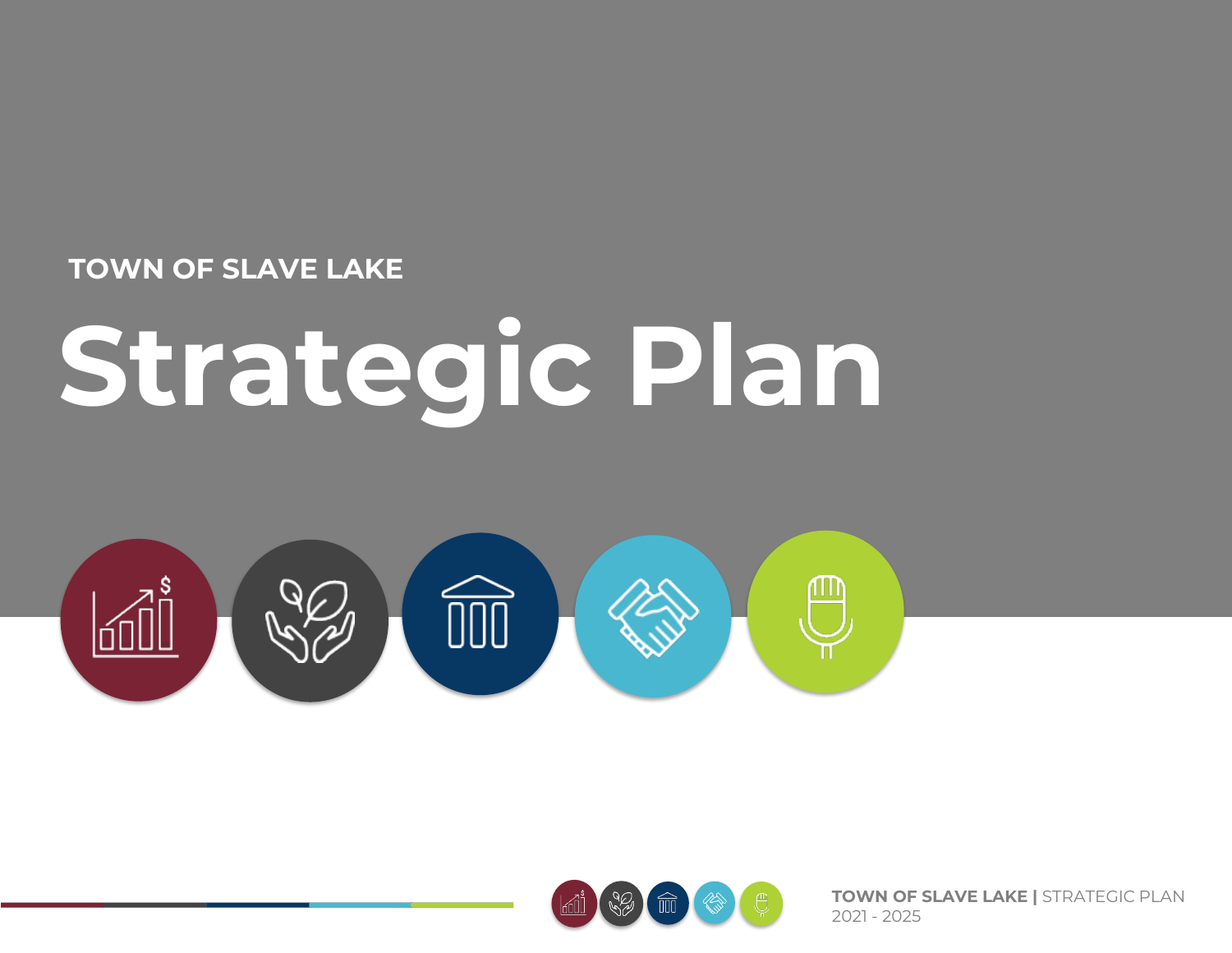# **TOWN OF SLAVE LAKE COUNCIL**





**Tyler Warman Mayor**

**Julie Brandle**

**Councillor**



**Brice Ferguson Councillor**



**Shawn Gramlich Councillor**



**Francesca Giroux Councillor**



**Steve Adams Councillor**



**Kimberly Hughes Councillor**

**Our Vision**: "Slake Lake is committed to building opportunities by growing business, industry, and population, while promoting ourselves and our exceptional quality of life."

**Our Mission**: "Working together, building a better community."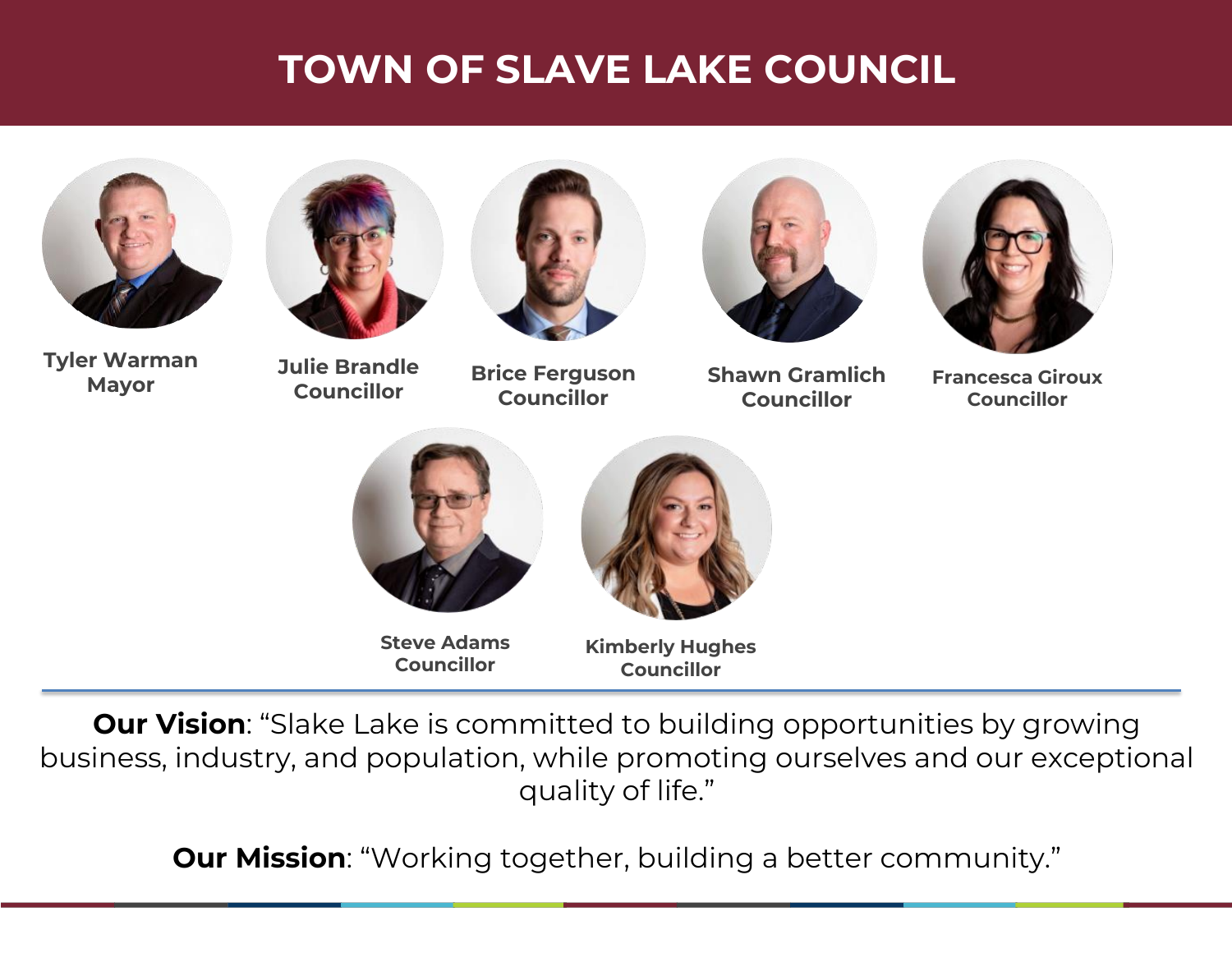# **STRATEGIC PRIORITIES**



### **ECONOMIC HEALTH AND LIVABILITY**





#### **GOOD GOVERNANCE**



#### **RELATIONSHIPS AND PARTNERSHIPS**



**COMMUNICATION**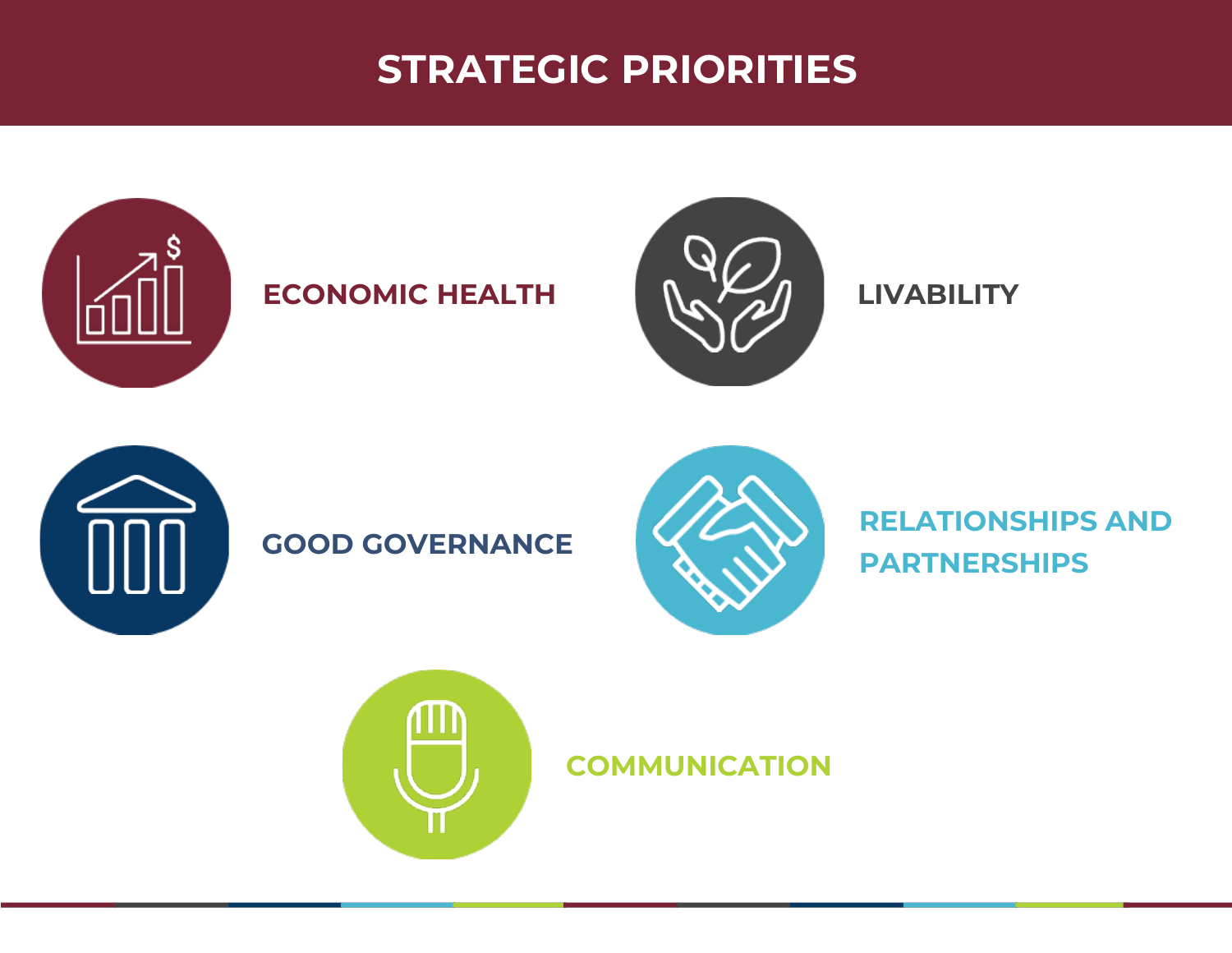**STRATEGIC PRIORITY**



# **ECONOMIC HEALTH**

**Council believes in a vibrant economic environment for our community.**

| <b>AREAS OF FOCUS</b>                                                                         | <b>PROJECTS AND INITIATIVES THAT SUPPORT THIS THEME</b>                                                                                                       |
|-----------------------------------------------------------------------------------------------|---------------------------------------------------------------------------------------------------------------------------------------------------------------|
| Support and grow the diversity of<br>our economy.                                             | Ensure resources to support economic development<br>Create economic development plan<br>$\bullet$                                                             |
| Pursue a regional approach to<br>tourism as both an economic and<br>community building driver | Advocate to Alberta Parks for improvements to Lesser<br>$\bullet$<br>Slave Lake Provincial Park.<br>Develop an actionable plan around tourism<br>$\bullet$    |
| <b>Support and promote local</b><br><b>businesses</b>                                         | Review regulatory framework<br>$\bullet$<br>Work with local business, industry and organizations to<br>$\bullet$<br>support their interests through advocacy. |
| <b>Explore available lands for</b><br>industrial development                                  | Proactively explore land for new industrial park.<br>$\bullet$<br>Initiate Crown Land disposition process for land for an<br>$\bullet$<br>industrial park.    |
| Development of a vibrant<br>downtown                                                          | Implement the Downtown Plan through phases to<br>$\bullet$<br>revitalize the area.                                                                            |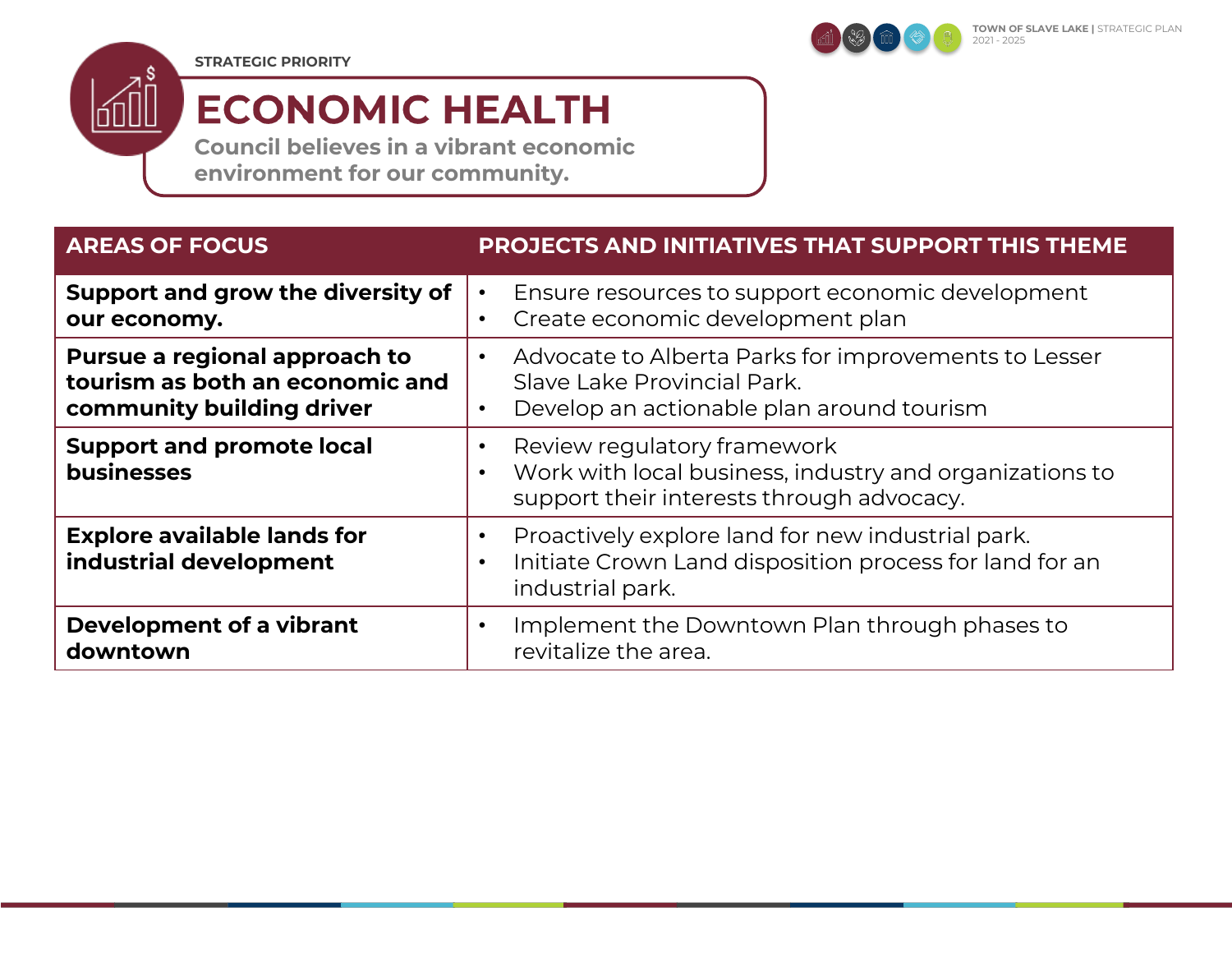

**STRATEGIC PRIORITY**

60

**LIVABILITY**

**Council understands that opportunities to live affordably and access programming to connect with others is important for our residents' quality of life.**

| <b>AREAS OF FOCUS</b>                                                                      | PROJECTS AND INITIATIVES THAT SUPPORT THIS THEME                                                                                                                                                                                                                                                                                                                     |
|--------------------------------------------------------------------------------------------|----------------------------------------------------------------------------------------------------------------------------------------------------------------------------------------------------------------------------------------------------------------------------------------------------------------------------------------------------------------------|
| <b>Support policies, processes and</b><br>infrastructure that enhances<br>community safety | Plan for and construct a new RCMP Detachment Building.<br>$\bullet$<br>Advocate for improvements to the criminal justice system.<br>$\bullet$<br>Advocate to the Government of Canada to have RCMP<br>$\bullet$<br>retroactive pay remain a federal responsibility.<br>Advocate to the Alberta Government for regional primary<br>$\bullet$<br>highway improvements. |
| <b>Plan and advocate for housing</b><br>diversity                                          | Update land use documents and Statutory Plans.<br>$\bullet$<br>Actively pursue Fournier Place development to increase<br>$\bullet$<br>affordable housing opportunities.                                                                                                                                                                                              |
| <b>Support community agencies in</b><br>their services to our most<br>vulnerable residents | Support the Slave Lake Homeless Coalition in addressing<br>$\bullet$<br>homelessness.<br>Continue to advocate for wrap around services to serve our<br>$\bullet$<br>vulnerable residents.                                                                                                                                                                            |
| <b>Create connections between our</b><br>residents through our community<br>programming    | Develop additional programming for young families and<br>$\bullet$<br>non-sport activities.<br>Create opportunities for adults to actively engage with<br>$\bullet$<br>other community members through programming and<br>events.                                                                                                                                    |
| <b>Recognize the value of our</b><br>recreation amenities                                  | <b>Review Recreation Master Plan.</b><br>$\bullet$<br>Ensure adequate capital funding is in place for recreation<br>$\bullet$<br>infrastructure<br>Promote use of our recreation amenities<br>$\bullet$<br>Explore feasibility of Splash Park expansion compared to a<br>$\bullet$<br>new development.                                                               |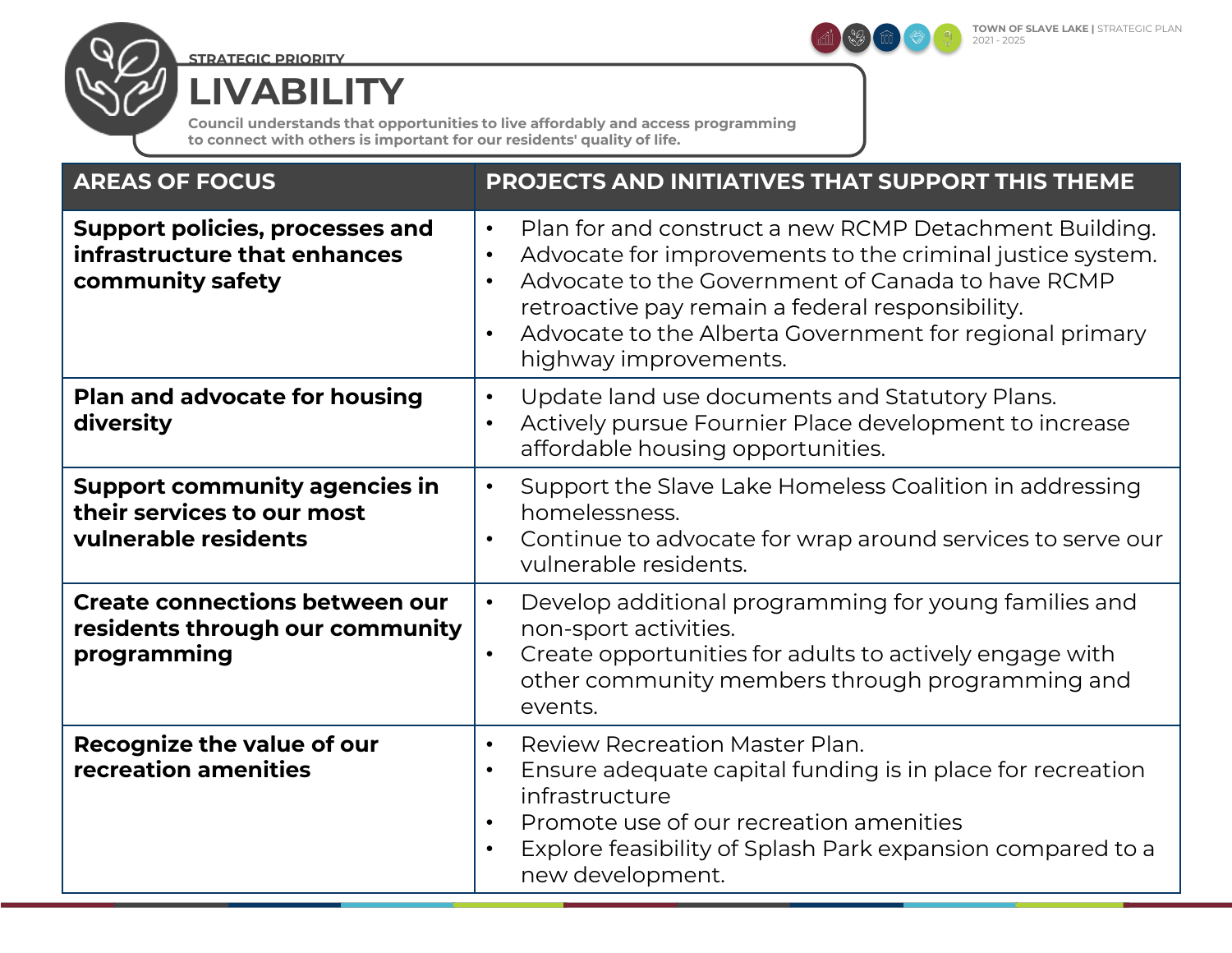**STRATEGIC PRIORITY**



# **GOOD GOVERNANCE**

**Council will ensure it makes strong data based decisions and creates an environment for the Town to attract talent and deliver exceptional services**

| <b>AREAS OF FOCUS</b>                                                                                         | PROJECTS AND INITIATIVES THAT SUPPORT THIS THEME                                                                                                                                                                             |
|---------------------------------------------------------------------------------------------------------------|------------------------------------------------------------------------------------------------------------------------------------------------------------------------------------------------------------------------------|
| <b>Ensure we have the technology</b><br>in place to make quality<br>decisions and improve service<br>delivery | Continue making data based decisions.<br>$\bullet$<br>Recognize current data and identify any gaps.<br>$\bullet$<br>Develop and initiate a Technology Improvement Plan.<br>$\bullet$                                         |
| Recognize the value our human<br>assets as core to our delivery of<br>services to our residents               | Develop a Recruitment and Retention Strategy<br>$\bullet$<br>Develop a Succession Plan<br>$\bullet$<br>Develop a healthy workplace culture.<br>$\bullet$<br>Explore accommodation rentals to aid in recruitment<br>$\bullet$ |
| <b>Plan for the financial costs of</b><br>capital assets key to our<br>community                              | Continue to develop quality asset management processes<br>$\bullet$<br>to invest in future service levels.                                                                                                                   |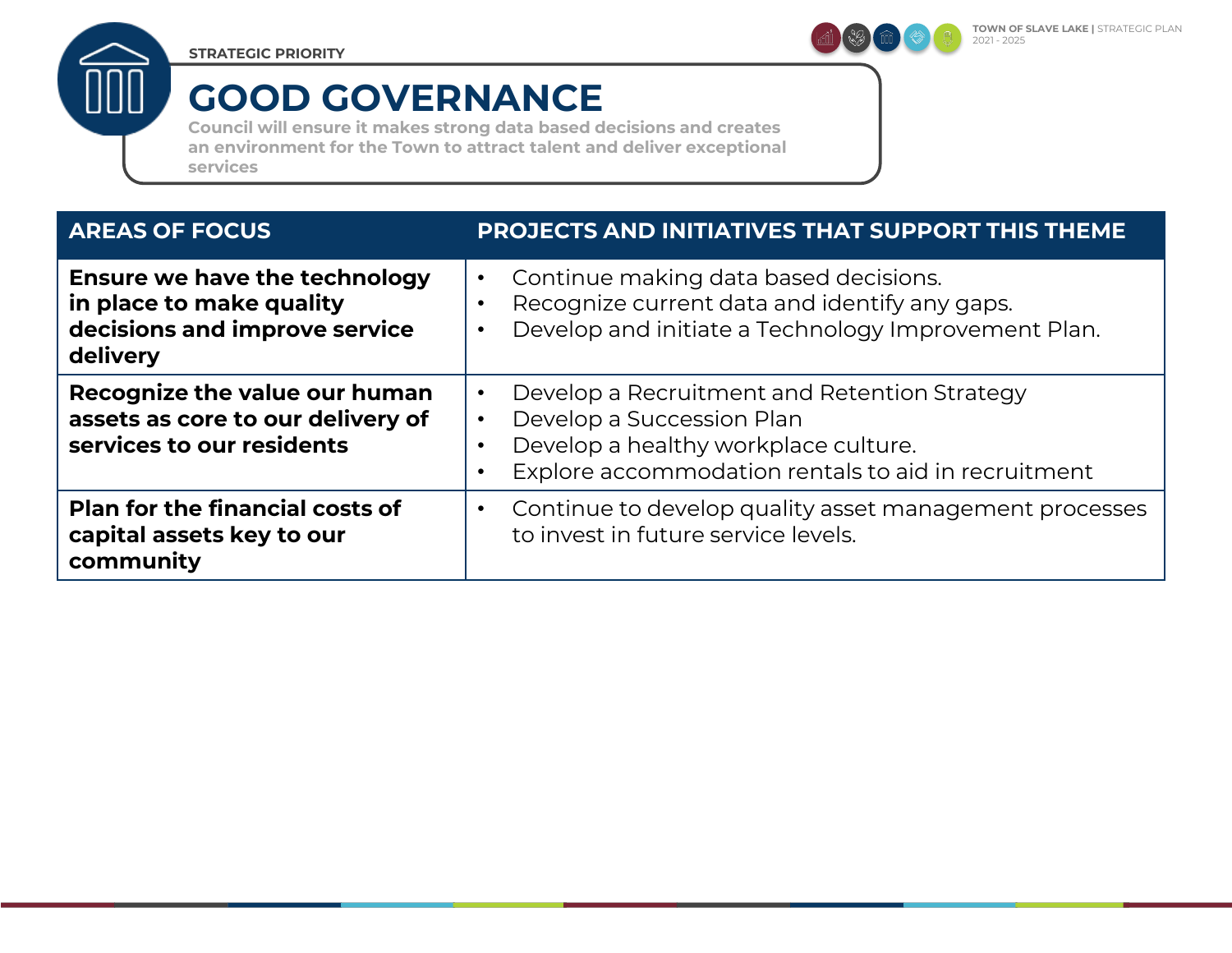

**TOWN OF SLAVE LAKE |** STRATEGIC PLAN 2021 - 2025





# **RELATIONSHIPS AND PARTNERSHIPS**

**Council actively connects with our regional neighbors to identify opportunities, provide services and advocacy.**

| <b>AREAS OF FOCUS</b>                                                                                                         | <b>PROJECTS AND INITIATIVES THAT SUPPORT THIS THEME</b>                                                                                                                                                                                                                   |
|-------------------------------------------------------------------------------------------------------------------------------|---------------------------------------------------------------------------------------------------------------------------------------------------------------------------------------------------------------------------------------------------------------------------|
| <b>Continue to actively partner with</b><br>our regional neighbors through<br>established inter-governmental<br>partnerships. | Continue to work with Alberta North Central Alliance and<br>$\bullet$<br>Slave Lake Regional Tri-Council.                                                                                                                                                                 |
| Recognize our Municipality's role<br>in Truth and Reconciliation.                                                             | Actively pursue resources to gain knowledge on the Truth<br>$\bullet$<br>and Reconciliation Commission Report.<br>We will work towards implementation of the Truth and<br>$\bullet$<br>Reconciliation Commission calls to action that apply to the<br>Town of Slave Lake. |
| <b>Council actively advocates to</b><br>other levels of government to<br>enhance our community.                               | Develop and maintain a list of advocacy items and briefing<br>$\bullet$<br>notes.                                                                                                                                                                                         |
| <b>Recognize the key roles</b><br>community groups and<br>volunteers play.                                                    | Engage and support our community groups and<br>$\bullet$<br>volunteers through developing strong communication<br>with Administration, Council and community groups.                                                                                                      |